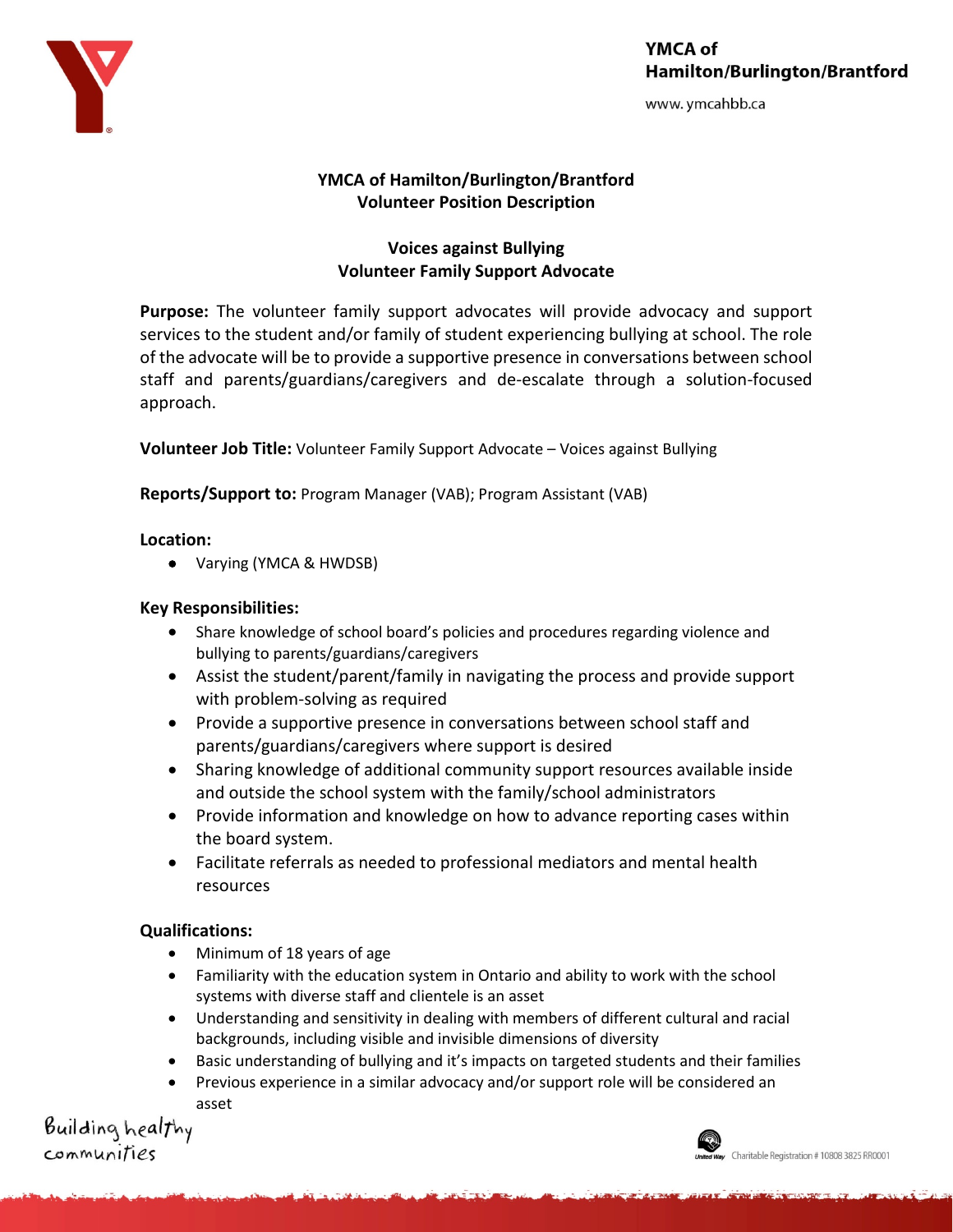

www.ymcahbb.ca



- Strong ability to facilitate communication with patience, empathy and responsibility with a key focus on maintaining confidentiality
- Good interpersonal, presentation, negotiation and organizational skills
- Ability to read, write and speak English
- Ability to read, write and speak in a second language is an asset
- Basic knowledge of the Hamilton community and resources
- Must provide current a **Vulnerable Sector Check** as per the Association's policy and reference check
- If you are onboarded, prior to your start date and as a condition of your volunteer placement, you will be required to provide **proof that you are fully vaccinated against COVID-19 or have a valid Human Rights exemption**

#### **Time Commitment:**

- Training Attend 16 20 hours of comprehensive in-person training (Fall of 2022 dates TBD)
- Advocacy Role time commitment will be varying and dependent on referrals
- Must be available for the school year of 2022-2023

#### **Training and Supervision:**

- Volunteers will receive the following trainings:
	- o YMCA Orientation
	- $\circ$  16 20 hours of comprehensive in-person group training (details below)

#### **Voices against Bullying Training:**

The Volunteer Family Support Advocates will receive comprehensive training on the following:

- Understanding types of bullying, aggression, harassment and violence
- Introduction to relevant provincial status including the Ontario Human Rights Code, the Ontario Education Act, and relevant criminal statues
- Explanation of HWDSB school board policies and procedures on bullying and violence
- Steps on supporting and advocation for the targeted student
- Step-by-step advocacy process guide
- Clarity of the role of advocacy and an understanding of its boundaries and limitations
- Understanding uniquely vulnerable, higher-risk community groups, including racialized, indigenous, newcomer and LGBTQ+ communities
- Recognition of personal trauma triggers and how to deal with them
- Recognition of vicarious trauma symptoms and how to get support
- De-escalation strategies
- Introduction to Kathleen Hilchey's "Strong & Kind" language model
- How to create a safety plan for the student targeted
- Confidentiality and privacy obligations, constraints and limitations
- When and how to involve teachers, coaches, principals, trustees or superintendents
- Introduction to community support services and resources

Building healthy communities